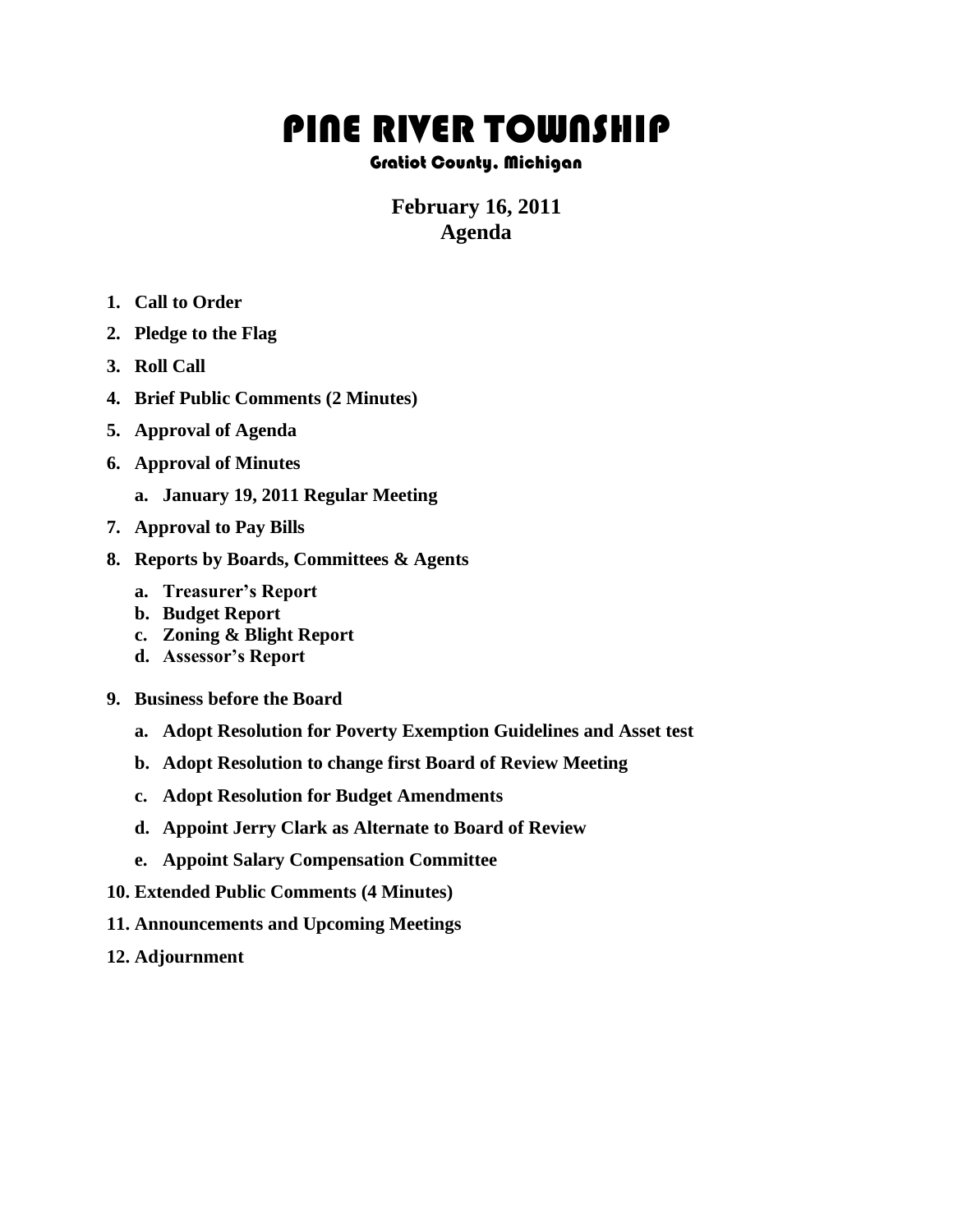## **MINUTES OF THE PINE RIVER TOWNSHIP BOARD MONTHLY MEETING February 16, 2011**

- 1. The regular monthly meeting of the Pine River Township Board was called to order at 7:00 pm by Supervisor Beeson at the Township Hall.
- 2. Pledge the flag: The board and the public said the pledge to the flag.
- 3. Roll Call: Beeson: present, Best: present, Baker: present, Rademacher: present. Moeggenborg: present All Board Members present.
- 4. Brief Public comments (2 minutes): No public comments.
- 5. Approve the Agenda:

Motion by Moeggenborg: support by Baker to approve the Agenda as presented. All Board Members approved. Motion carried 5-0.

6. Approve the Minutes:

Motion by Best: support by Moeggenborg to approve the Regular Meeting Minutes of January 19, 2011. All Board Members approved. Motion carried 5-0.

7. Approval to Pay Bills:

 Motion made by Best: support by Moeggenborg to pay bills as presented in the amount \$39,859.84. All Board Members approved. Motion carried 5-0.

- 8. Reports by Boards, Committees & Agents
	- a. Treasurers Report Discussion; Report placed on file
	- b. Budget Report Discussion: Report placed on file
	- c. Zoning & Blight Officer Discussion
	- d. Assessor's Report Discussion
- 9. Business before the Board:
	- a. Adopt Resolution for Poverty Exemption Guidelines and Asset Test Best made a motion: support by Baker to approve **Resolution 021611-1** to adopt a Poverty Exemption Income Guidelines and Asset Test. Roll Call Vote: Moeggenborg Aye; Beeson Aye; Baker Aye; Rademacher Aye; Best Aye; 5-Ayes 0- Nays; Resolution Adopted.
	- b. Adopt Resolution to change first Board of review Meeting Moeggenborg made a motion: support by Rademacher to approve **Resolution 021611-2** to change First Meeting of the March Board of Review to Alternative Date(s) Wednesday March 16<sup>th</sup> at 9am to 3pm, and Thursday March 17<sup>th</sup> from 3pm to 9pm. Roll Call Vote: Baker Aye; Best Aye; Moeggenborg Aye; Beeson Aye; Rademacher Aye; 5-Ayes 0- Nays; Resolution Adopted.

c. Adopt Resolution for Budget Amendments Moeggenborg made a motion: support by Best to approve **Resolution 021611-3** to make Budget Amendments to the 2010 – 2011 Fiscal Budget. Roll Call Vote: Beeson Aye; Rademacher Aye; Moeggenborg Aye; Best Aye; Baker Aye; 5-Ayes 0- Nays; Resolution Adopted.